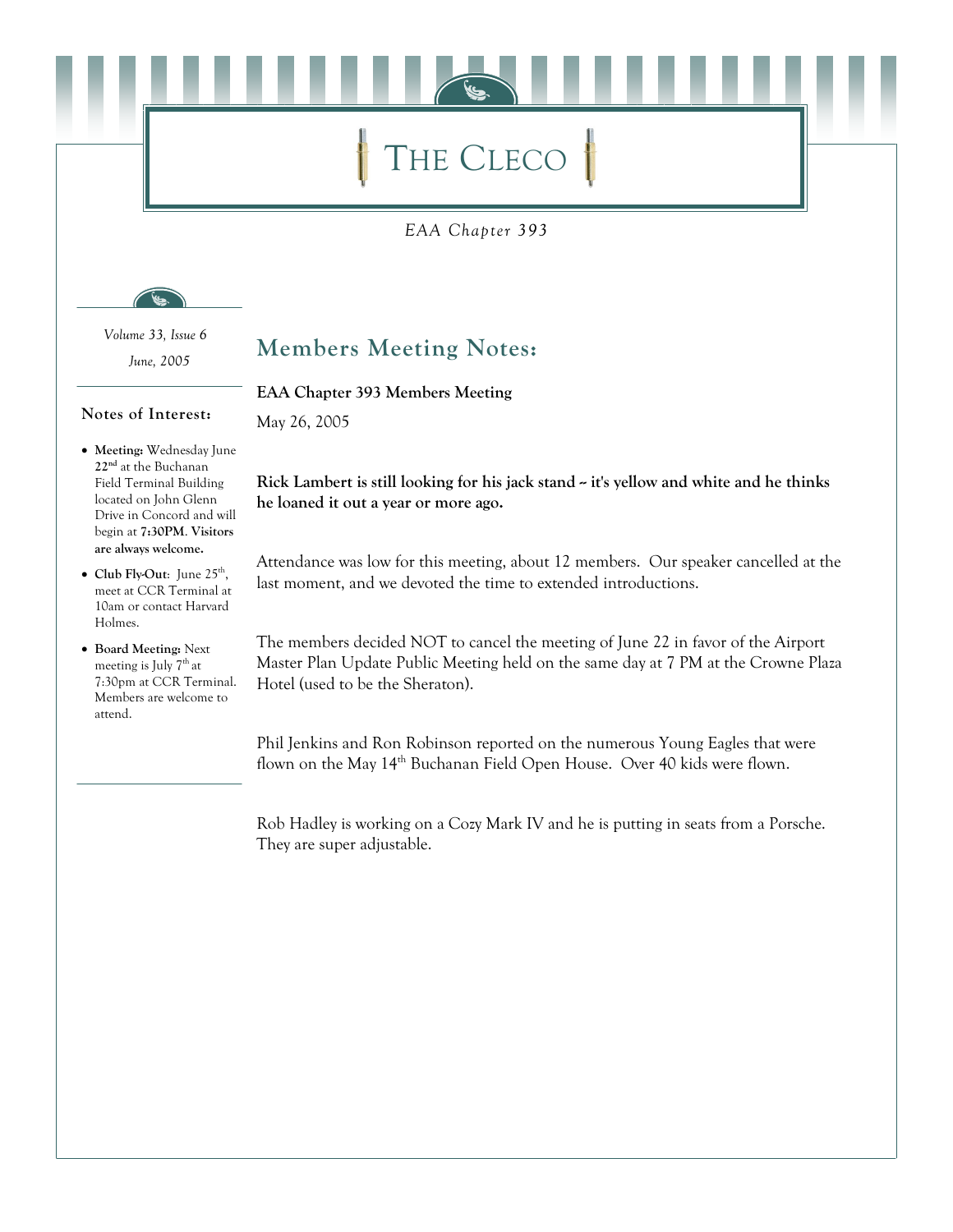The Cleco

### Chapter Fly-Out:

EAA Chapter 393 Fly Out May 28, 2005

We went up to Willows Glen (WLW) and enjoyed a very nice meal at Nancy's Café.

Bob Belshe took Harvard Holmes in his Lancair 235/320 Harry Heckman went in his Lancair 235.









Page 2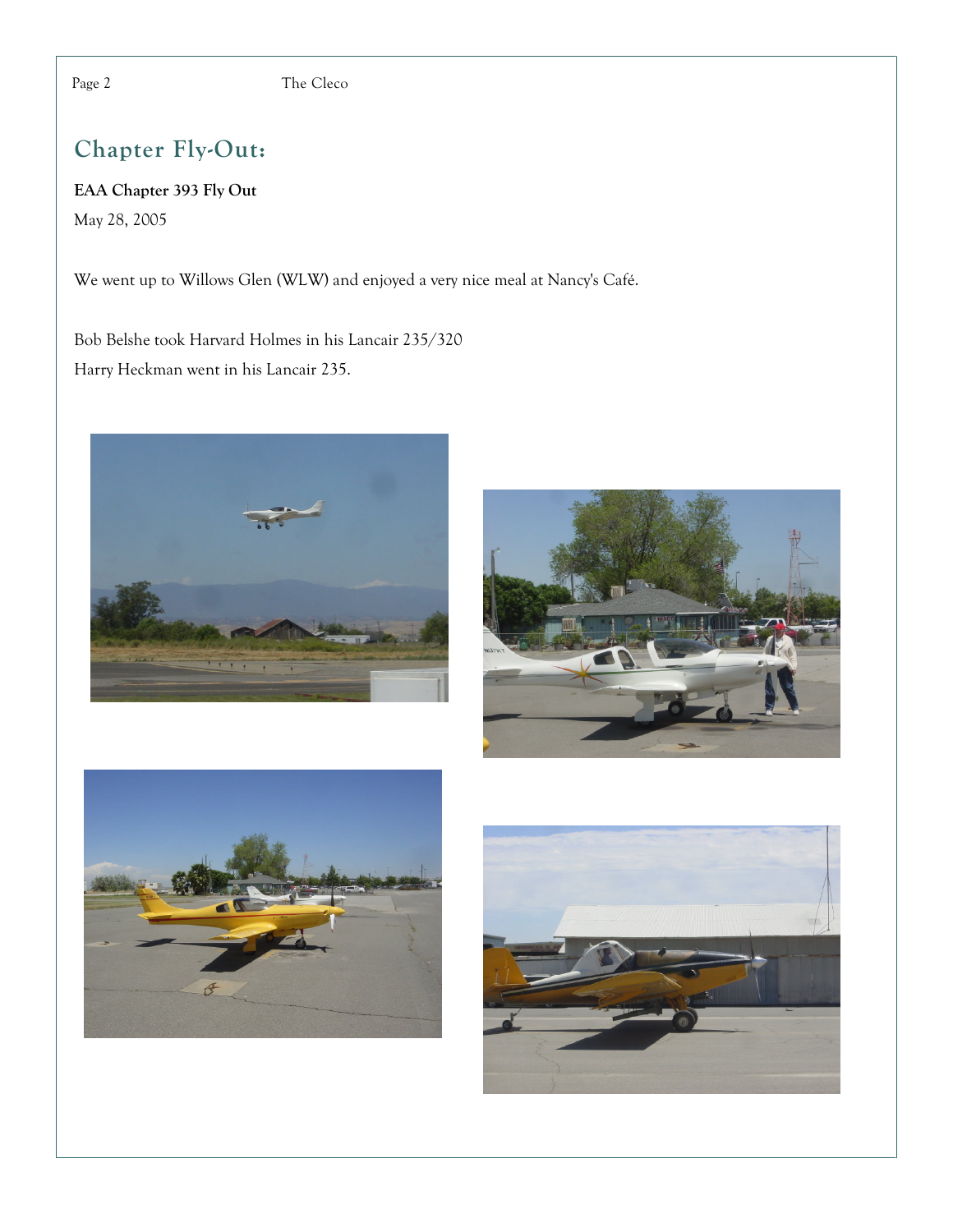#### **Board Meeting Notes:**

#### EAA Chapter 393 Board Meeting

Thursday, June 2, 2005

Attendees: Peter Degl'Innocenti, Harvard Holmes (and member Chuck Hull)

There has been a suggestion for a hangar BBO in August (in addition to the July picnic). Any interest?

#### Upcoming issues:

Serious Holiday Party planning needs to take place in the next few months. MDPA is the desired location ~ what should be on the menu? Should we cut back to reduce the cost? Speak up!

The election of officers process begins in August with the appointment of a nominating committee. It is not too early to speak up if you wish to enjoy the experience and prestige of being an officer. It's rumored that not all officers want to continue for the next two years.

#### Miscellany from Harvard Holmes:

- The Vickers Vimy replica stopped in CCR recently. http://www.vimy.org/vimyatlantic/articles/pages/ Contracostatimes.htm
- The BMW engines (that BMW wanted removed for liability reasons) that I saw at Oshkosh several years ago have been replaced by Orenda V-8 engines.



Cody Moore meeting Steve Fossett.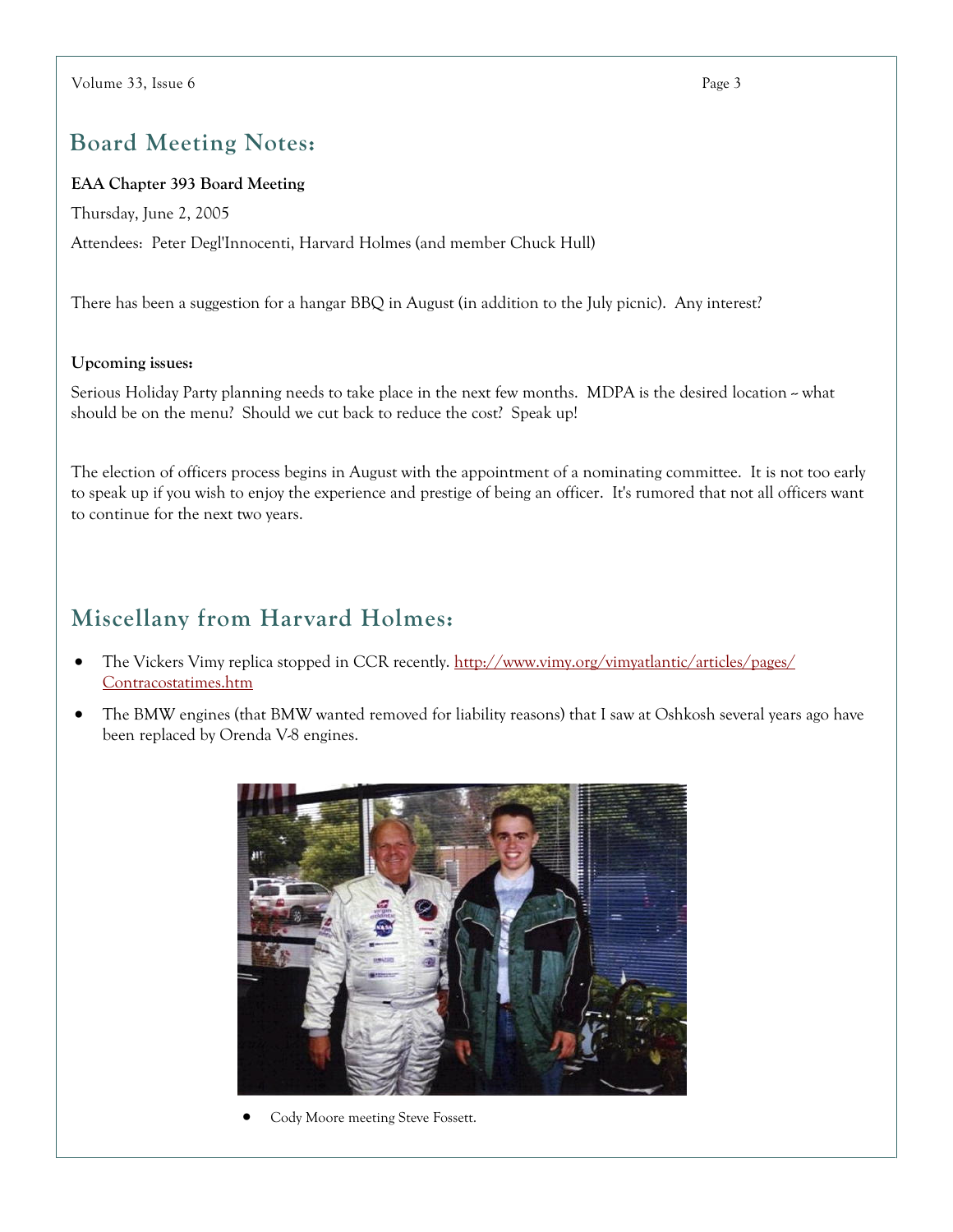#### Golden West 2005 by Guy Jones:

#### Golden West EAA Regional Fly-In One perspective

Most of the readers of this are aware that, aside from the fact that the Fly-In is an incorporated entity, the folks who put it on are all volunteers. Since the operation was moved to Marysville some four years ago, I have been the General Security coordinator. Here's what this year looked like from where I was sitting.

The planning has been going on all year, with meetings monthly at Marysville for the coordinators and others interested in taking part. Serious installation of the temporary facilities started during the last week of May. Grounds preparation, with the emphasis on mowing and watering of the grassy areas was somewhat hindered by the sporadic and persistent rain systems which kept the ground too soft for machines for several weeks. This year will go down in the archives as the year of the winds. The crew had installed a number of 10'X10' "pop-up" tents in pre-determined locations, for the use of some of the exhibitors and, for example, the temporary Flight Service Station. Late Wednesday night, the 1<sup>st</sup> of June, high winds scrapped six of the new tents, and bent some of the others. Adapting to conditions, the crews went ahead and installed the rest of the tent structures, but left the canopies off, so that the tops could be installed during daylight hours early Friday. There was a pretty good turn-out on Friday. The Young Eagles program flew around 25 kids. Pat Peters & crew sold a <u>bunch</u> of hot dogs. Members of EAA Headquarters staff were in town, and seemed impressed by what they saw. They hosted an ice cream "social" Friday evening, with an idea exchange concerning the health & welfare of the Chapters represented there.

There was an impressive amount of "heavy iron" on the field. The Collings Foundation's B-24 & B-17, a Sea Fury, P-51, a bright red Yak named Barbarossa, and a pair of F-18s flew in and stayed until Sunday afternoon. As usual, the high energy/ high speed demonstration flight by the F-18 was the centerpiece of the air show. There were an equally impressive number of aerobatic flights by a number of performers, but I would have to consult a program (didn't have one of my own) to tell you who these people were. I was absorbed with what I will call "other concerns" during all this merriment.

Late Saturday night, our friend Mother Nature once again came calling. I was awakened by a call on the Security Net for some help on the field with blowing tents once again.

With the help of another "volunteer" and our professional 2-person night Security team, we again removed whatever canopies remained, tied down a couple of ultra light aircraft, removed and secured product advertising banners, and several tarpaulins which had been installed (unwisely, as it turned out) as side curtains on the light weight tents. This provided much more surface area for "Mother Nature" to use than the structures were designed to withstand. So our crews had another interesting morning on Sunday.

There were a whole series of other "happenings", such as aircraft judging and forums going on, and I met once again a fellow named Brian Shul, who wrote a book about his experiences as an SR-71 pilot, called Sled Driver. He and a fellow who flew the U-2 made speaking appearances in Forums. The world record speed attempt by the Thunder Mustang was evidently successful.

Right now, I have no numbers of aircraft present, or the attendance. All in all, if you missed this, all I can say is, there will be next year.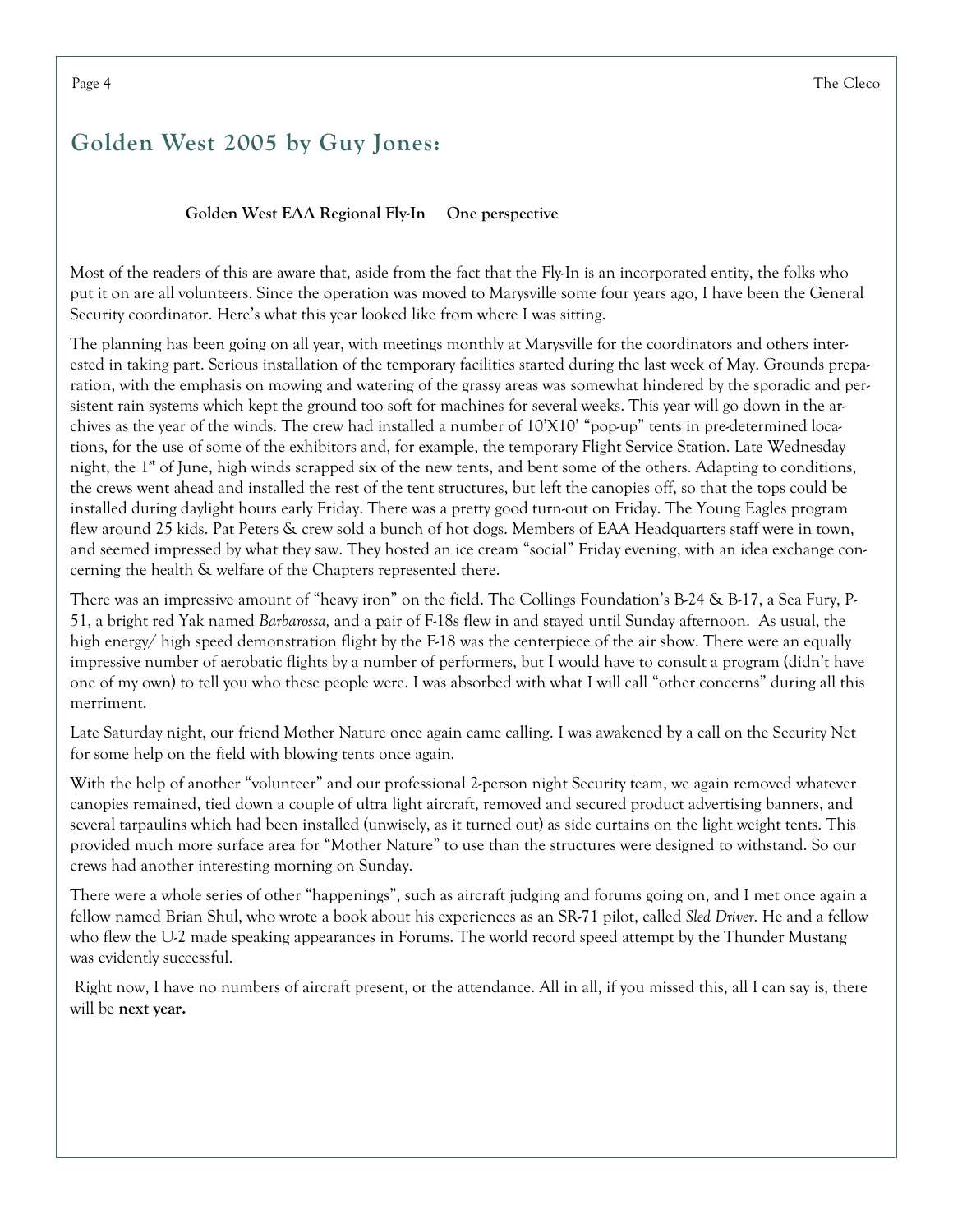#### Chapter Officers Contact Information:

| President:                | <b>Vice President:</b>       | Secretary-Treasurer:        |
|---------------------------|------------------------------|-----------------------------|
| Peter Degl'Innocenti      | Guy Jones                    | Louis Goodell               |
| 925.756.6172              | 925.757.8214                 | 925.682.4198                |
| tigerpilot43@msn.com      | thatguy1936@sbcglobal.net    | lcg2@aol.com                |
|                           |                              |                             |
| Chair of the Board:       | <b>Chapter Photographer:</b> | <b>Young Eagles:</b>        |
| <b>Harvard Holmes</b>     | <b>Tracy Peters</b>          | Pat Peters                  |
| 510.526.5347              | 510.301.8485                 | 925.930.6447                |
| HarvardHolmes@comcast.net | tlpeters@earthlink.net       | patnpeters@earthlink.net    |
|                           |                              |                             |
| Membership Chair:         | <b>Newsletter Editor:</b>    | <b>Technical Counselor:</b> |
| <b>Bob Belshe</b>         | Jordan Jones                 | <b>Rick Lambert</b>         |
| 925.376.7677              | 541.850.3337                 | 707.748.1532                |
| rbelshe@comcast.net       | dadyjj@yahoo.com             | rlam242714@aol.com          |
|                           |                              |                             |
|                           | Web Master:                  | Fly-Out Chairman:           |
|                           | Harvard Holmes               | Harvard Holmes              |
|                           | 510.526.5347                 | 510.526.5347                |
|                           | HarvardHolmes@comcast.net    | HarvardHolmes@comcast.net   |
|                           |                              |                             |
|                           |                              |                             |

#### Treasurer's Report

#### Editor's Note:

| Checking Balance: | \$1062.14 |
|-------------------|-----------|
| Savings Balance:  | \$2606.11 |
| Total:            | \$3668.25 |